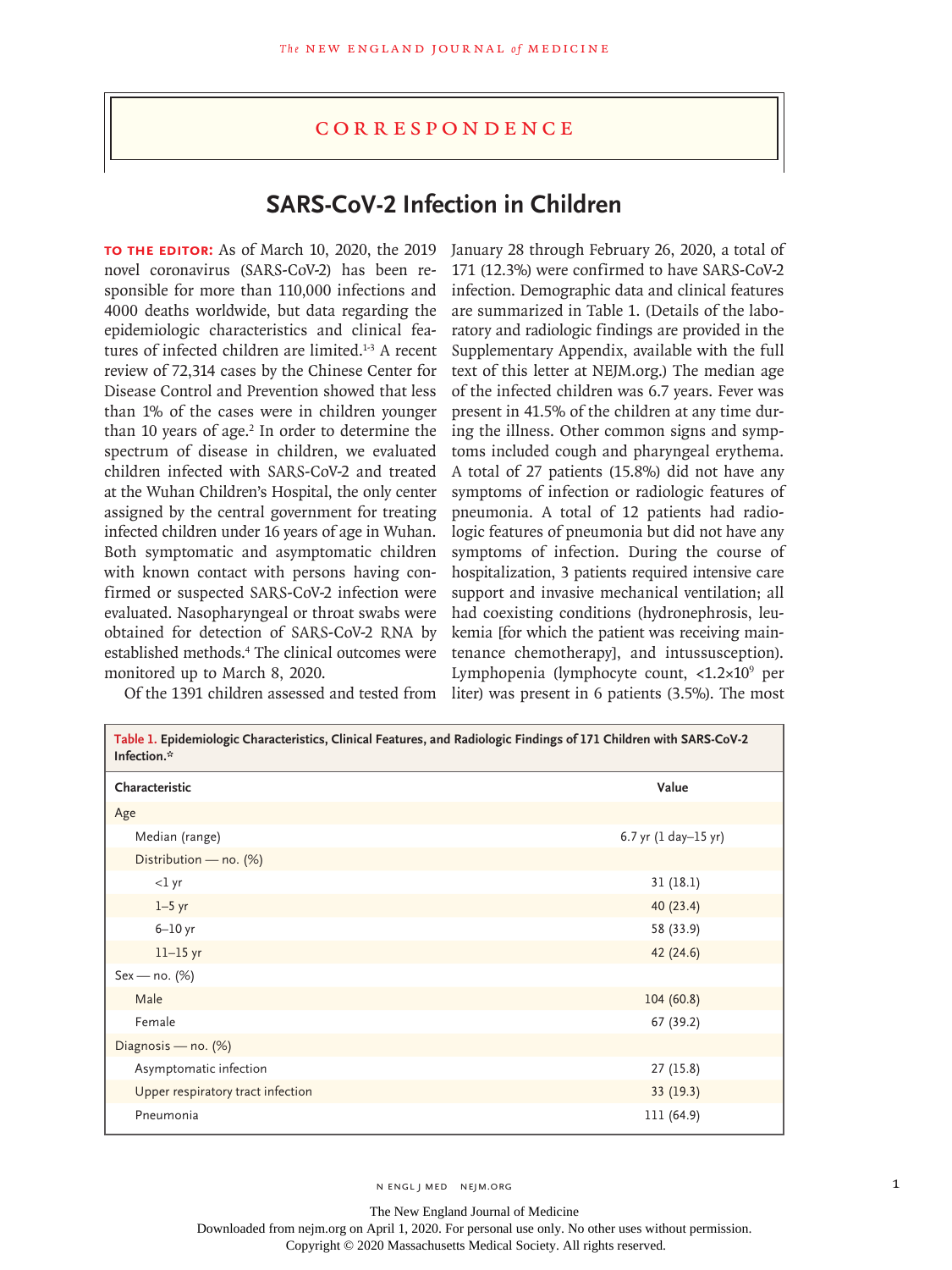## **The NEW ENGLAND JOURNAL of MEDICINE**

| Table 1. (Continued)                                              |            |  |
|-------------------------------------------------------------------|------------|--|
| Characteristic                                                    | Value      |  |
| Exposure or contact information - no. (%)                         |            |  |
| Family cluster                                                    | 154 (90.1) |  |
| Confirmed family members                                          | 131(76.6)  |  |
| Suspected family members                                          | 23(13.5)   |  |
| Unidentified source of infection                                  | 15(8.8)    |  |
| Contact with other suspected case                                 | 2(1.2)     |  |
| Signs and symptoms                                                |            |  |
| Cough - no. (%)                                                   | 83 (48.5)  |  |
| Pharyngeal erythema - no. (%)                                     | 79 (46.2)  |  |
| Fever - no. (%)                                                   | 71(41.5)   |  |
| Median duration of fever (range) - days                           | $3(1-16)$  |  |
| Highest temperature during hospitalization - no. (%)              |            |  |
| $<$ 37.5 $^{\circ}$ C                                             | 100(58.5)  |  |
| 37.5-38.0°C                                                       | 16(9.4)    |  |
| 38.1-39.0°C                                                       | 39 (22.8)  |  |
| $>39.0^{\circ}$ C                                                 | 16(9.4)    |  |
| Diarrhea - no. (%)                                                | 15(8.8)    |  |
| Fatigue - no. (%)                                                 | 13(7.6)    |  |
| Rhinorrhea - no. (%)                                              | 13(7.6)    |  |
| Vomiting - no. (%)                                                | 11(6.4)    |  |
| Nasal congestion - no. (%)                                        | 9(5.3)     |  |
| Tachypnea on admission - no. (%) +                                | 49 (28.7)  |  |
| Tachycardia on admission - no. (%):                               | 72 (42.1)  |  |
| Oxygen saturation <92% during period of hospitalization - no. (%) | 4(2.3)     |  |
| Abnormalities on computed tomography of the chest $-$ no. (%)     |            |  |
| Ground-glass opacity                                              | 56 (32.7)  |  |
| Local patchy shadowing                                            | 32(18.7)   |  |
| Bilateral patchy shadowing                                        | 21(12.3)   |  |
| Interstitial abnormalities                                        | 2(1.2)     |  |

\* Percentages may not total 100 because of rounding.

† The normal ranges of respiratory rate (in breaths per minute) were as follows: 40 to 60 for newborns, 30 to 40 for children younger than 1 year of age, 25 to 30 for those 1 to 3 years of age, 20 to 25 for those 4 to 7 years of age, 18 to 20 for those 8 to 14 years of age, and 12 to 20 for those older than 14 years of age. Tachypnea refers to a respiratory rate higher than the upper limit of the normal range according to age.

‡ The normal ranges of pulse rate (in beats per minute) were as follows: 120 to 140 for newborns, 110 to 130 for children younger than 1 year of age, 100 to 120 for those 1 to 3 years of age, 80 to 100 for those 4 to 7 years of age, 70 to 90 for those 8 to 14 years of age, and 60 to 70 for those older than 14 years of age. Tachycardia refers to a pulse rate higher than the upper limit of the normal range according to age.

common radiologic finding was bilateral groundglass opacity (32.7%). As of March 8, 2020, there was one death. A 10-month-old child with intussusception had multiorgan failure and died 4 weeks after admission. A total of 21 patients were in stable condition in the general wards, and 149 have been discharged from the hospital.

This report describes a spectrum of illness from SARS-CoV-2 infection in children. In contrast with infected adults, most infected children appear to have a milder clinical course. Asymptomatic infections were not uncommon.<sup>2</sup> Determination of the transmission potential of these asymptomatic patients is important for guiding

Copyright © 2020 Massachusetts Medical Society. All rights reserved.